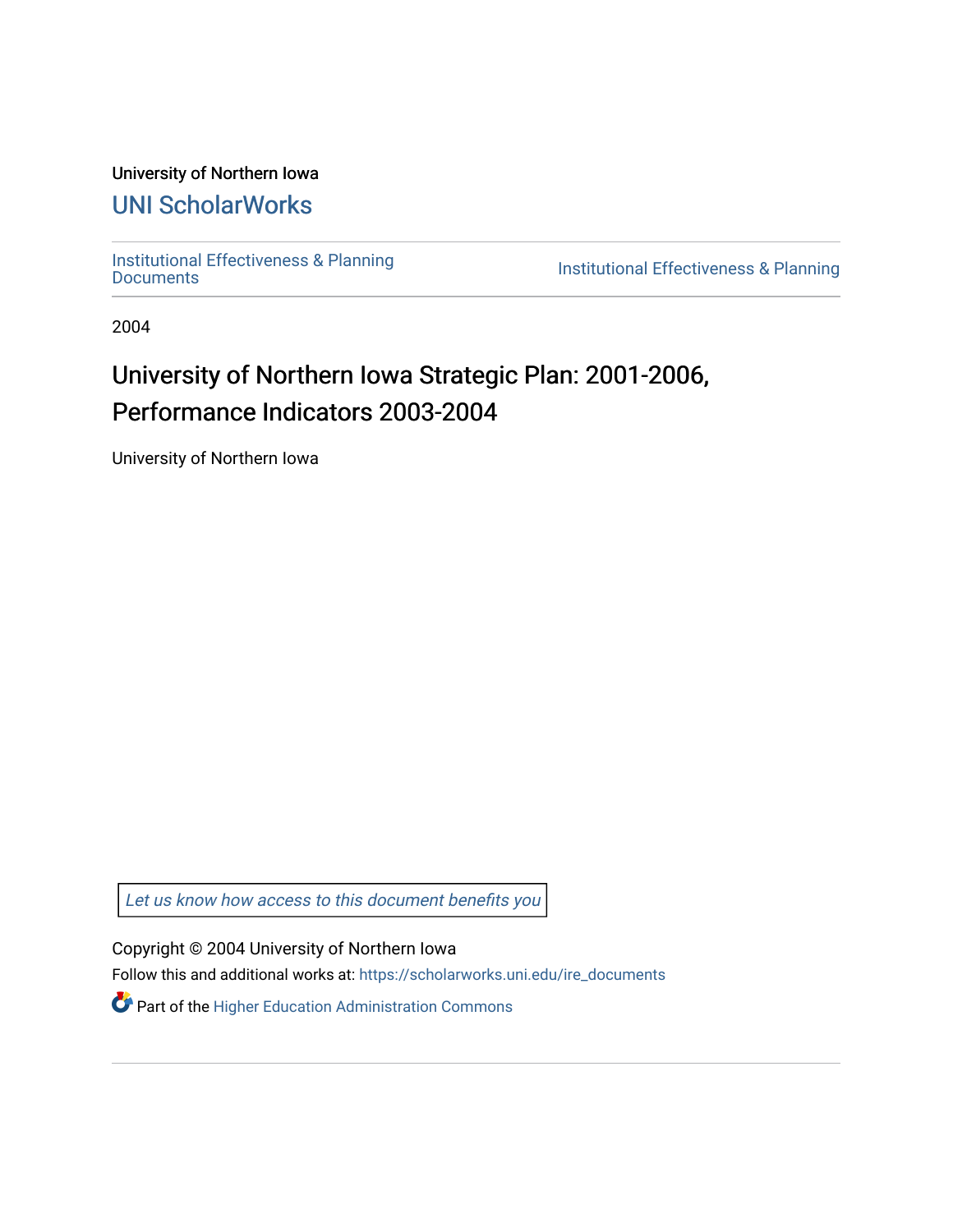#### General Docket

DATE: October 14, 2003

TO: Board of Regents, State of Iowa

FROM: University of Northern Iowa

We are pleased to convey to you the third annual report on the progress of performance indicators for the University of Northern Iowa Strategic Plan 2001-2006, "Focused on Excellence." The report, organized to address eight goals in the strategic plan, describes progress made since the UNI plan was approved by the Board in December, 2000.

Despite severe budget constraints, we are pleased with the progress made to date on most of the performance indicators. With the reduction in enrollment, class sizes are smaller and an increasing number of lower division courses are taught by tenure and tenure track faculty. Despite the weak economy, the percentage of graduates securing employment within one year has reached nearly 100%. We continue to make significant progress in minority and international student recruitment. The number of UNI classrooms that are technology equipped has increased nearly 100% and an increasing number of faculty use computers as an integral teaching aid in their courses. Furthermore, student and faculty satisfaction continues to be very high.

The following seven indicators have achieved or exceeded their established targets:

- 1. Percentage of graduates [of graduate programs] employed or placed within one year  $(1.5.1)$
- 2. Number of international students enrolled [Fall semester only] (1.7.2)
- 3. Sponsored funding per year in millions of dollars (2.2.1)
- 4. Off-campus student enrollment in degree programs offered through distance learning (3.2.2)
- 5. Student climate survey (4.2.1& 5.3.1)
- 6. Faculty/staff climate survey (5.3.1 & 5.4.1)
- 7. Number of continuing education credits earned (6.1.1)

Overall, we are pleased with the progress made to date on most of the performance indicators and we look forward to continued improvements in the fourth year of the strategic plan implementation.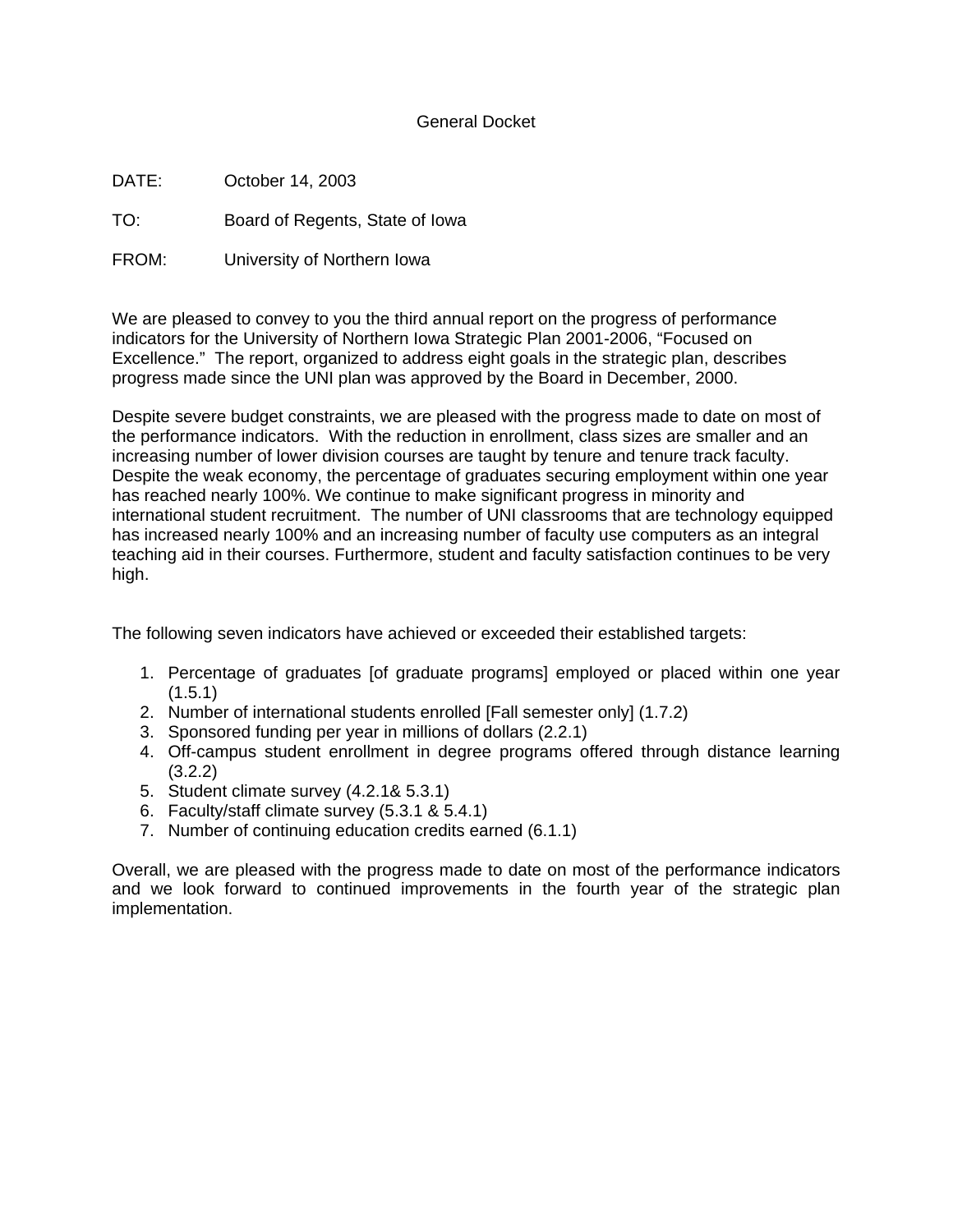#### **University of Northern Iowa Strategic Plan: 2001-2006 PERFORMANCE INDICATORS 2003-2004**

|            |                 | GOAL 1: Provide intellectually stimulating and challenging experiences for students that broaden and<br>deepen their perspective and awareness. |              |                     |                    |                                                                                   |                                                                                                             |                                                                                                |
|------------|-----------------|-------------------------------------------------------------------------------------------------------------------------------------------------|--------------|---------------------|--------------------|-----------------------------------------------------------------------------------|-------------------------------------------------------------------------------------------------------------|------------------------------------------------------------------------------------------------|
|            |                 | <b>Institutional Indicators, MGT Indicators</b>                                                                                                 |              |                     |                    |                                                                                   |                                                                                                             |                                                                                                |
| <b>UNI</b> | <b>BOR</b>      | <b>Performance Indictor</b>                                                                                                                     |              | Target*             |                    |                                                                                   | <b>Progress Made</b>                                                                                        |                                                                                                |
| 1.1.1      | $\mathbf{1}$    | Percentage of student credit hours taught by<br>tenure/tenure track faculty.<br>(undergraduate only)                                            |              | 75%                 |                    |                                                                                   | 02-03: 64.6%<br>01-02: 67.0%<br>00-01: 63.1%<br>99-00: 67.0%<br>98-99: 68.0%<br>97-98: 72.3%<br>96-97:76.0% |                                                                                                |
| 1.1.2      | 5               | Average undergraduate class<br>Lower Level                                                                                                      | UNI:<br>BOR: | Average<br>33<br>33 | Median<br>25<br>27 | $02 - 03$ :<br>$01 - 02$ :<br>$00 - 01$ :<br>99-00:<br>98-99:<br>97-98:<br>96-97: | Avg.<br>34.3<br>36.7<br>35.8<br>34.6<br>32.9<br>33.2<br>35.5                                                | Median<br>25<br>26<br>26<br>25<br>25<br>25<br>26                                               |
|            |                 | <b>Upper Level</b>                                                                                                                              | UNI:<br>BOR: | Average<br>22<br>23 | Median<br>23<br>25 | 02-03<br>$01 - 02$<br>$00 - 01$ :<br>99-00:<br>98-99:<br>97-98:<br>96-97:         | 27.3<br>26.8<br>25.6<br>22.8<br>24.2<br>23.3<br>23.1                                                        | 27<br>27<br>25<br>23<br>24<br>22<br>21                                                         |
|            |                 | <b>Both</b>                                                                                                                                     | UNI:<br>BOR: | Average<br>28<br>28 | Median<br>24<br>26 | 02-03<br>$01 - 02$<br>$00 - 01$ :<br>99-00:<br>98-99:<br>97-98:<br>96-97:         | 31.8<br>33.2<br>32.2<br>28.9<br>29.2<br>28.9<br>29.5                                                        | 26<br>26<br>26<br>25<br>24<br>24<br>24                                                         |
| 1.2.1      | $\blacksquare$  | First class enrolled in Honors Program by fall 2002.                                                                                            |              | Yes                 |                    |                                                                                   | 2003<br>Fall 2003: 214<br>Fall 2002: 141                                                                    | Achieved: Third honors class<br>of 75 students enrolled in Fall<br>Total Honors enrollment for |
| 1.3.1      | $\overline{3B}$ | Percentage of lower division courses taught by<br>tenure/tenure track faculty                                                                   |              | 70%                 |                    |                                                                                   | 02-03: 59.6%<br>01-02: 57.4%<br>00-01:52.6%<br>99-00: 54.4%<br>98-99: 58.4%                                 |                                                                                                |
| 1.4.1      |                 | Programs [that distinguish the University] identified by<br>Fall 2002.                                                                          |              | Yes                 |                    |                                                                                   | Programs identified.                                                                                        |                                                                                                |
| 1.5.1      |                 | Percentage of graduates [of graduate programs]<br>employed or placed within one year.                                                           |              | 95                  |                    |                                                                                   | 00-01: 93.7%<br>99-00: 96.4%                                                                                | 01-02: 99.1% (updated data)                                                                    |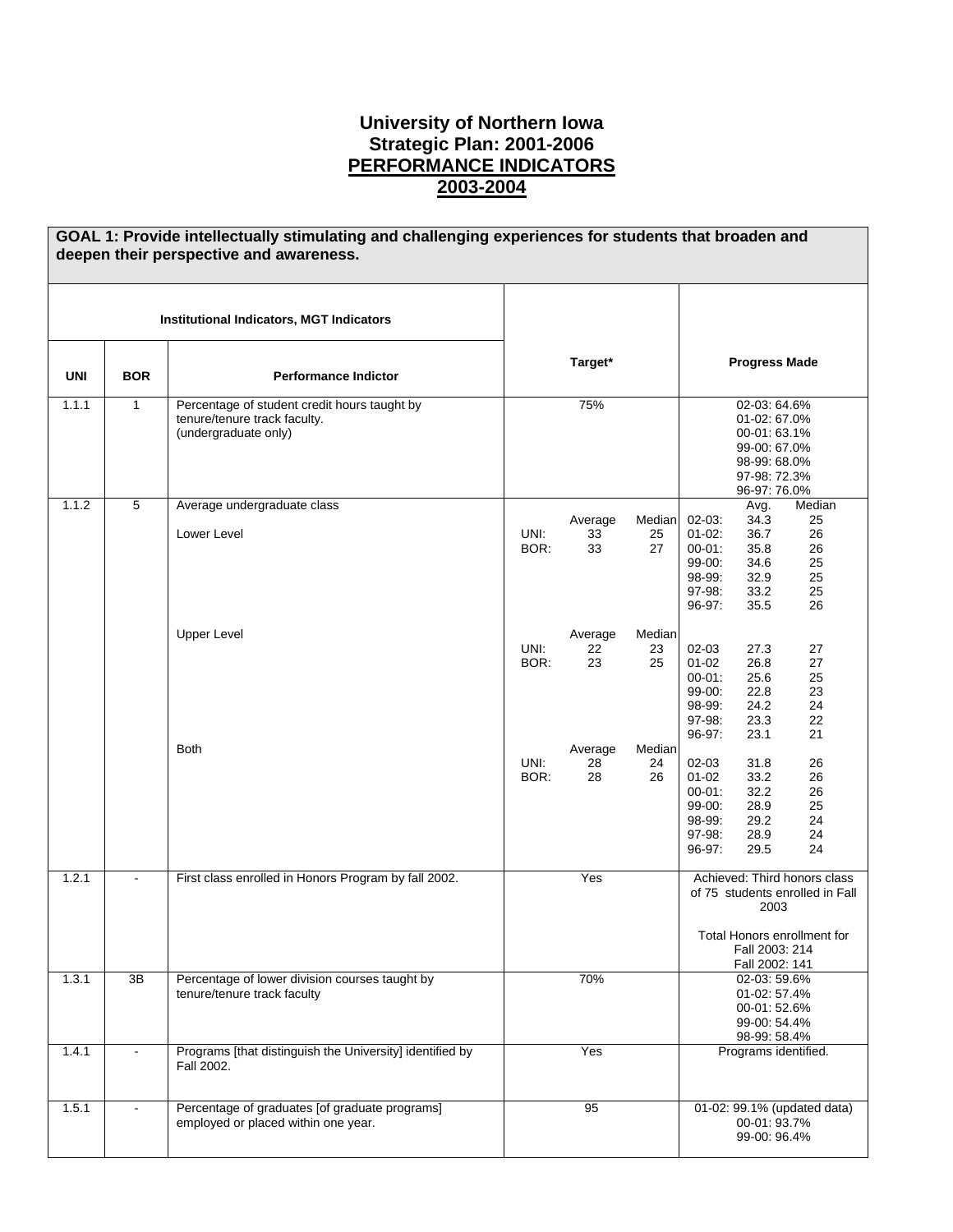|            | <b>GOAL 1: Continued</b> |                                                                                                     |                                    |                                                                                                                                                                                                           |  |  |
|------------|--------------------------|-----------------------------------------------------------------------------------------------------|------------------------------------|-----------------------------------------------------------------------------------------------------------------------------------------------------------------------------------------------------------|--|--|
|            |                          | <b>Institutional Indicators, MGT Indicators</b>                                                     |                                    |                                                                                                                                                                                                           |  |  |
| <b>UNI</b> | <b>BOR</b>               | <b>Performance Indictor</b>                                                                         | Target*                            | <b>Progress Made</b>                                                                                                                                                                                      |  |  |
| 1.6.1      | 6                        | Number and percentage of faculty using instructional<br>technology (including computers).           | <b>UNI: 90%</b><br><b>BOR: 83%</b> | Number of<br>%<br><b>Total Faculty</b><br>02-03: 542 of 623<br>87.0<br>01-02: 531 of 589<br>90.2<br>87.3<br>00-01: 536 of 614<br>99-00: 542 of 609<br>89.0<br>98-99: 349 of 529<br>66.0<br>97-98:<br>50.0 |  |  |
| 1.6.2      | $\overline{7}$           | Number and percentage of general assignment tech-<br>equipped classrooms.                           | 100%                               | Total<br>Classrooms Wired<br>%<br>$02 - 03$ :<br>288<br>99<br>285<br>$01-02$ :<br>292<br>286<br>98<br>$00 - 01$ :<br>267<br>254<br>95<br>$99-00$ :<br>264<br>246<br>93                                    |  |  |
| 1.6.3      | 8                        | Percentage of course sections in which computers are<br>used as an integral teaching aid.           | 46%                                | 02-03: 42.2%<br>01-02: 40.3%<br>00-01: 34.8%<br>99-00: 35.2%                                                                                                                                              |  |  |
| 1.7.1      | $\blacksquare$           | Number of students having an international learning<br>experience. [Degree Seeking Students at UNI] | 450                                | 01-02:437<br>00-01:590<br>99-00: 392<br>98-99:409                                                                                                                                                         |  |  |
| 1.7.2      | $\blacksquare$           | Number of international students enrolled. [Fall semester<br>only]                                  | 375                                | 03-04: 384<br>02-03:366<br>01-02: 355<br>00-01:339<br>99-00: 309<br>98-99: 319<br>97-98: 294                                                                                                              |  |  |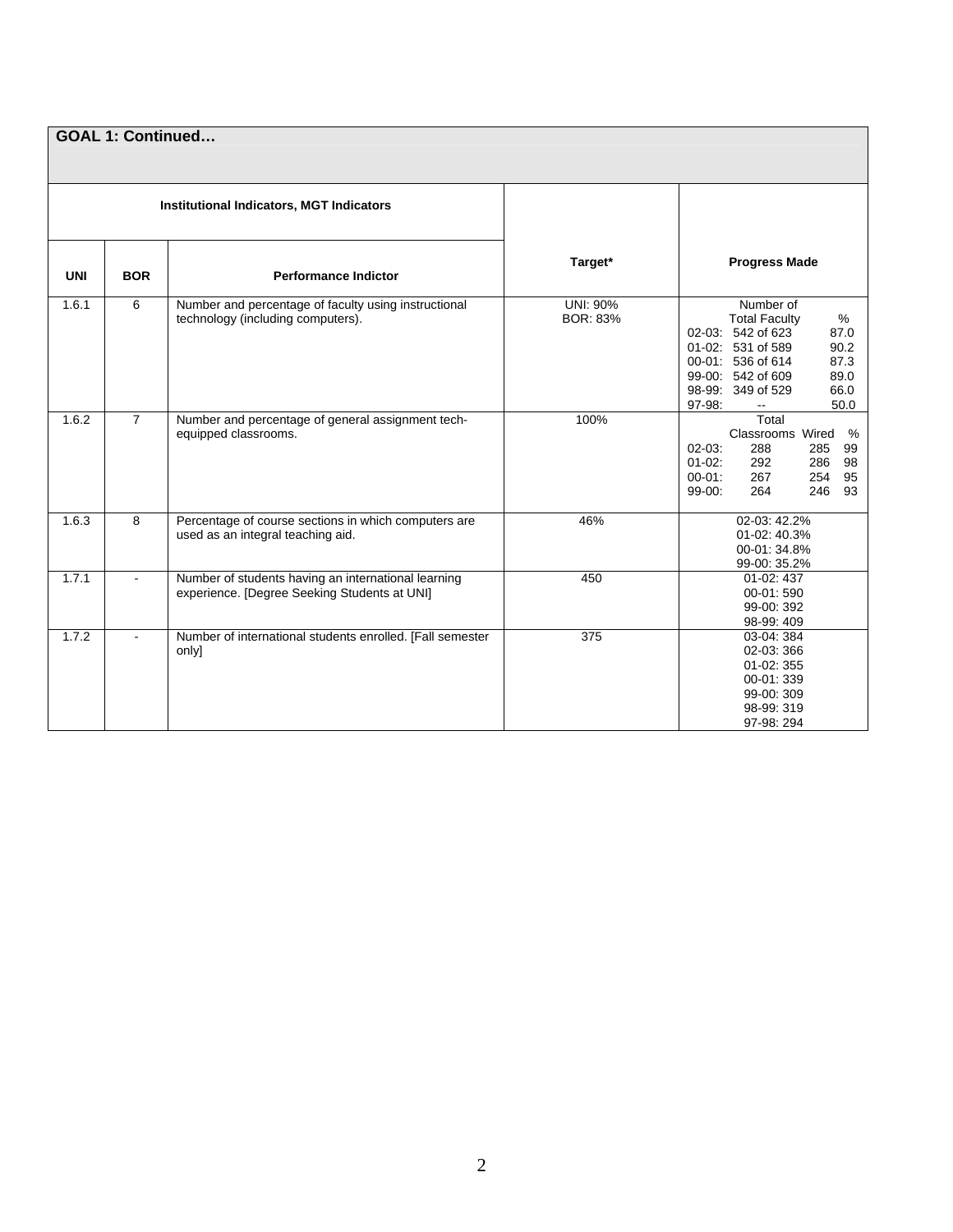|            | Goal 2: Support creative and intellectually rigorous teaching and scholarship. |                                                                             |                                |                                                                                                                                                                                                           |  |  |  |
|------------|--------------------------------------------------------------------------------|-----------------------------------------------------------------------------|--------------------------------|-----------------------------------------------------------------------------------------------------------------------------------------------------------------------------------------------------------|--|--|--|
|            |                                                                                | <b>Institutional Indicators, MGT Indicators</b>                             |                                |                                                                                                                                                                                                           |  |  |  |
| <b>UNI</b> | <b>BOR</b>                                                                     | <b>Performance Indictor</b>                                                 | Target*                        | <b>Progress Made</b>                                                                                                                                                                                      |  |  |  |
| 2.1.2      | 6                                                                              | Number of faculty using instructional technology<br>(including computers).  | <b>UNI: 90%</b><br>BOR: 83%    | Number of<br>%<br><b>Total Faculty</b><br>02-03: 542 of 623<br>87.0<br>90.2<br>01-02: 531 of 589<br>87.3<br>00-01: 536 of 614<br>99-00: 542 of 609<br>89.0<br>66.0<br>98-99: 349 of 529<br>97-98:<br>50.0 |  |  |  |
| 2.2.1      | 18                                                                             | Sponsored funding per year in millions of dollars.                          | UNI: \$15.2 m<br>BOR: \$18.0 m | 02-03: \$18.1 m<br>01-02: \$20.7 m<br>00-01: \$19.4 m<br>99-00: \$18.1 m<br>98-99: \$10.1 m<br>97-98: \$11.9 m<br>96-97: \$10.4 m                                                                         |  |  |  |
| 2.2.2      | 22                                                                             | Number of intellectual property disclosures. (Sponsored +<br>Non Sponsored) | Monitor                        | $02-03:0(0+0)$<br>$01-02:1(0+1)$<br>$00-01:1(0+1)$<br>$99-00:3(0+3)$<br>$98-99:5(5+0)$                                                                                                                    |  |  |  |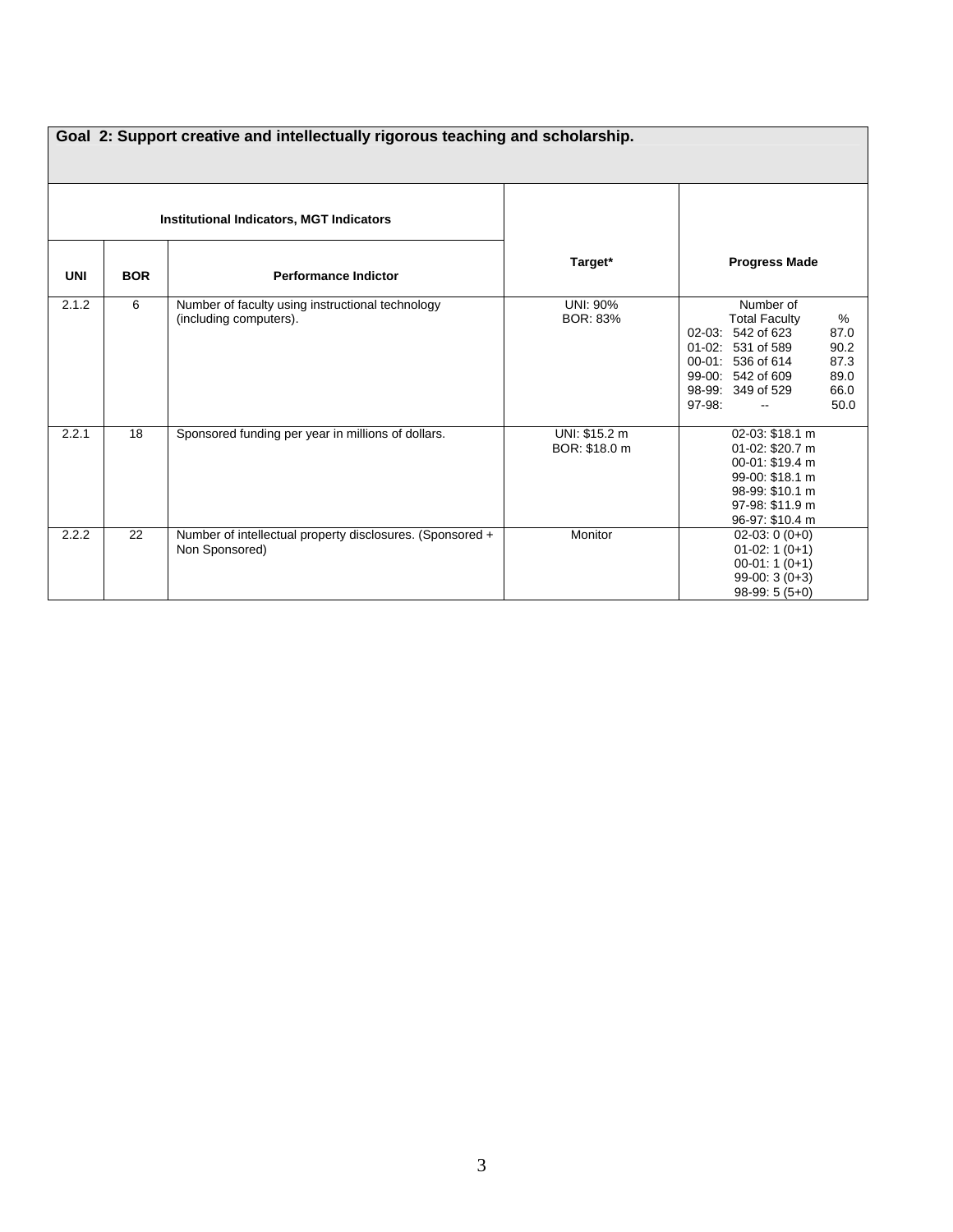|            | Goal 3: Expand the involvement of the University in addressing critical local, state, national and global<br>needs that also enrich the educational experiences offered by the University. |                                                                                                             |                                                               |                                                                                                                                                                                                                                |  |  |
|------------|--------------------------------------------------------------------------------------------------------------------------------------------------------------------------------------------|-------------------------------------------------------------------------------------------------------------|---------------------------------------------------------------|--------------------------------------------------------------------------------------------------------------------------------------------------------------------------------------------------------------------------------|--|--|
|            |                                                                                                                                                                                            | <b>Institutional Indicators, MGT Indicators</b>                                                             |                                                               |                                                                                                                                                                                                                                |  |  |
| <b>UNI</b> | <b>BOR</b>                                                                                                                                                                                 | <b>Performance Indictor</b>                                                                                 | Target*                                                       | <b>Progress Made</b>                                                                                                                                                                                                           |  |  |
| 3.1.1      |                                                                                                                                                                                            | Biennial marketing survey.                                                                                  | Yes                                                           | 02-03: Report completed<br>01-02: Survey is in progress<br>99-00: Last report completed                                                                                                                                        |  |  |
| 3.2.1      | 28                                                                                                                                                                                         | Headcount enrollments in credit/non-credit courses<br>offered through extension and continuing education.   | Credit: 10,000<br>Non-credit: 18,500                          | Credit<br>Non-credit<br>02-03: 10,203<br>14,969<br>01-02: 9,819<br>14,312<br>$00 - 01$ :<br>9,845<br>12,782<br>$99-00:$<br>8,945<br>16,772<br>18,651<br>98-99:<br>9,066<br>97-98:<br>16,278<br>8,952<br>96-97: 7,793<br>16,379 |  |  |
| 3.2.2      | 40                                                                                                                                                                                         | Off-campus student enrollment in degree programs<br>offered through distance learning (fall semester only). | Undergrad. Graduate<br>UNI:<br>90<br>550<br>BOR:<br>75<br>550 | Undergrad.<br>Graduate<br>$02-03:$<br>121<br>652<br>687<br>$01-02:$<br>94<br>562<br>$00 - 01$ :<br>109<br>99-00:<br>438<br>80<br>98-99:<br>63<br>508<br>97-98:<br>62<br>391<br>331<br>$96-97:$<br>54                           |  |  |
| 3.3.1      |                                                                                                                                                                                            | Annual technology transfer report.                                                                          | Yes                                                           | Yes                                                                                                                                                                                                                            |  |  |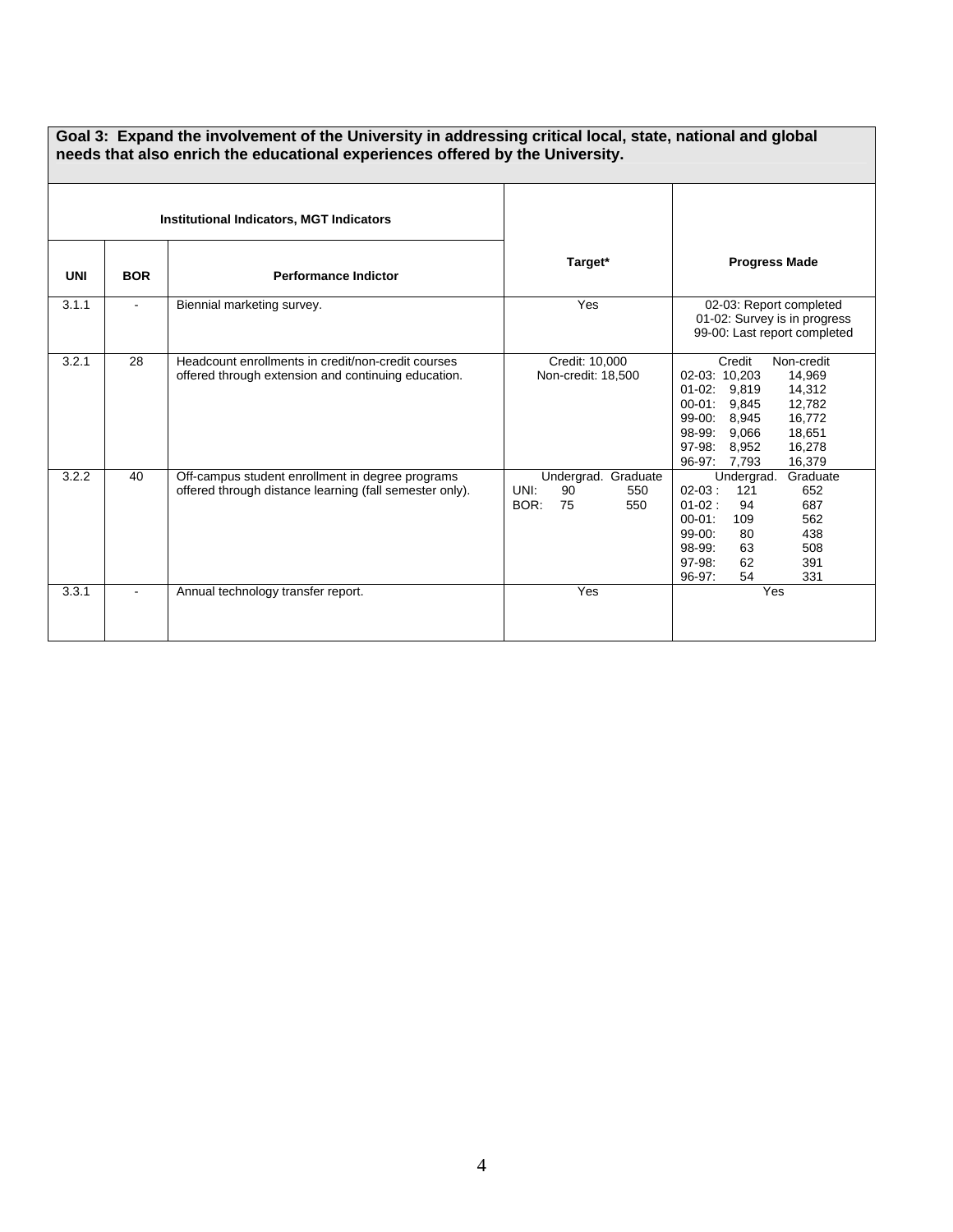| Goal 4: Strengthen a University culture characterized by diversity, collegiality and mutual respect. |            |                                                                                                                                                                                                          |                                                                                                                   |                                                                                                                                                                                                                                                                                                                                                                                                                                                                                                                                                                                                                                                                                                                                                                                                                                                                                                                                                                                                                                                                                                                                                                      |  |
|------------------------------------------------------------------------------------------------------|------------|----------------------------------------------------------------------------------------------------------------------------------------------------------------------------------------------------------|-------------------------------------------------------------------------------------------------------------------|----------------------------------------------------------------------------------------------------------------------------------------------------------------------------------------------------------------------------------------------------------------------------------------------------------------------------------------------------------------------------------------------------------------------------------------------------------------------------------------------------------------------------------------------------------------------------------------------------------------------------------------------------------------------------------------------------------------------------------------------------------------------------------------------------------------------------------------------------------------------------------------------------------------------------------------------------------------------------------------------------------------------------------------------------------------------------------------------------------------------------------------------------------------------|--|
| <b>Institutional Indicators, MGT Indicators</b>                                                      |            |                                                                                                                                                                                                          |                                                                                                                   |                                                                                                                                                                                                                                                                                                                                                                                                                                                                                                                                                                                                                                                                                                                                                                                                                                                                                                                                                                                                                                                                                                                                                                      |  |
| <b>UNI</b>                                                                                           | <b>BOR</b> | <b>Performance Indictor</b>                                                                                                                                                                              | Target*                                                                                                           | <b>Progress Made</b>                                                                                                                                                                                                                                                                                                                                                                                                                                                                                                                                                                                                                                                                                                                                                                                                                                                                                                                                                                                                                                                                                                                                                 |  |
| 4.1.1                                                                                                | 41         | Racial/ethnic composition of<br>student populations in<br>percentages.                                                                                                                                   | 8.5%                                                                                                              | Fall 03: 6.0%<br>Fall 02: 5.5%<br>Fall 01: 5.2%<br>Fall 00: 4.8%<br>Fall 99: 4.3%<br>Fall 98: 4.0%<br>Fall 97: 4.0%                                                                                                                                                                                                                                                                                                                                                                                                                                                                                                                                                                                                                                                                                                                                                                                                                                                                                                                                                                                                                                                  |  |
| 4.1.2                                                                                                | 42         | Graduate and<br>undergraduate student<br>retention and graduation<br>rates by ethnic/racial<br>composition in percentages.                                                                               | 6-Year Graduation Rates<br>Native Am.<br>48.3%<br>African Am.<br>48.1%<br>Asian Am.<br>62.9%<br>Hispanic<br>46.3% | 1997<br>2002<br>1999<br>Entry year<br>Retention 4 yr gra-<br>6 yr gra-<br>duation<br>duration<br>Native Am.<br>100.0%<br>20.0%<br>0.0%<br>31.6%<br>African Am.<br>78.1%<br>8.0%<br>Asian Am.<br>83.3%<br>26.3%<br>52.6%<br>Hispanic<br>50.0%<br>0.0%<br>10.0%<br>White<br>81.1%<br>34.4%<br>66.6%<br>Overall<br>80.6%<br>33.5%<br>65.2%<br>Minority (all)<br>74.7%<br>11.4%<br>33.3%<br>2001<br>1998<br>1996<br>Entry year<br>Retention 4 yr gra-<br>6 yr gra-<br>duation duration<br>50.0%<br>Native Am.<br>0.0%<br>50.0%<br>African Am.<br>67.8%<br>14.3%<br>32.1%<br>Asian Am.<br>76.7%<br>23.5%<br>40.0%<br>Hispanic<br>73.1%<br>18.8%<br>50.0%<br>White<br>82.1%<br>29.9%<br>67.4%<br>Overall<br>81.4%<br>29.5%<br>66.5%<br>70.9%<br>Minority (all)<br>16.0%<br>39.4%<br>2000<br>1997<br>1995<br>Entry year<br>Retention<br>4 yr gra-<br>6 yr gra-<br>duration<br>duration<br>100%<br>0.0%<br>40.0%<br>Native Am.<br>African Am.<br>79.1%<br>7.9%<br>44.8%<br>Asian Am.<br>77.8%<br>15.8%<br>78.9%<br>Hispanic<br>70.4%<br>0.0%<br>45.5%<br>White<br>84.2%<br>29.6%<br>64.9%<br>84.0%<br>64.2%<br>Overall<br>28.8%<br>Minority (all)<br>78.0%<br>14.1%<br>53.3% |  |
| 4.2.1                                                                                                |            | Student climate survey<br>Q. UNI provides a<br>welcoming and responsive<br>environment for members of<br>the UNI community who<br>have unique needs that may<br>affect their opportunity for<br>success. | 75%                                                                                                               | 02-03: 80.5%<br>01-02: 76.8%<br>00-01:76.1%                                                                                                                                                                                                                                                                                                                                                                                                                                                                                                                                                                                                                                                                                                                                                                                                                                                                                                                                                                                                                                                                                                                          |  |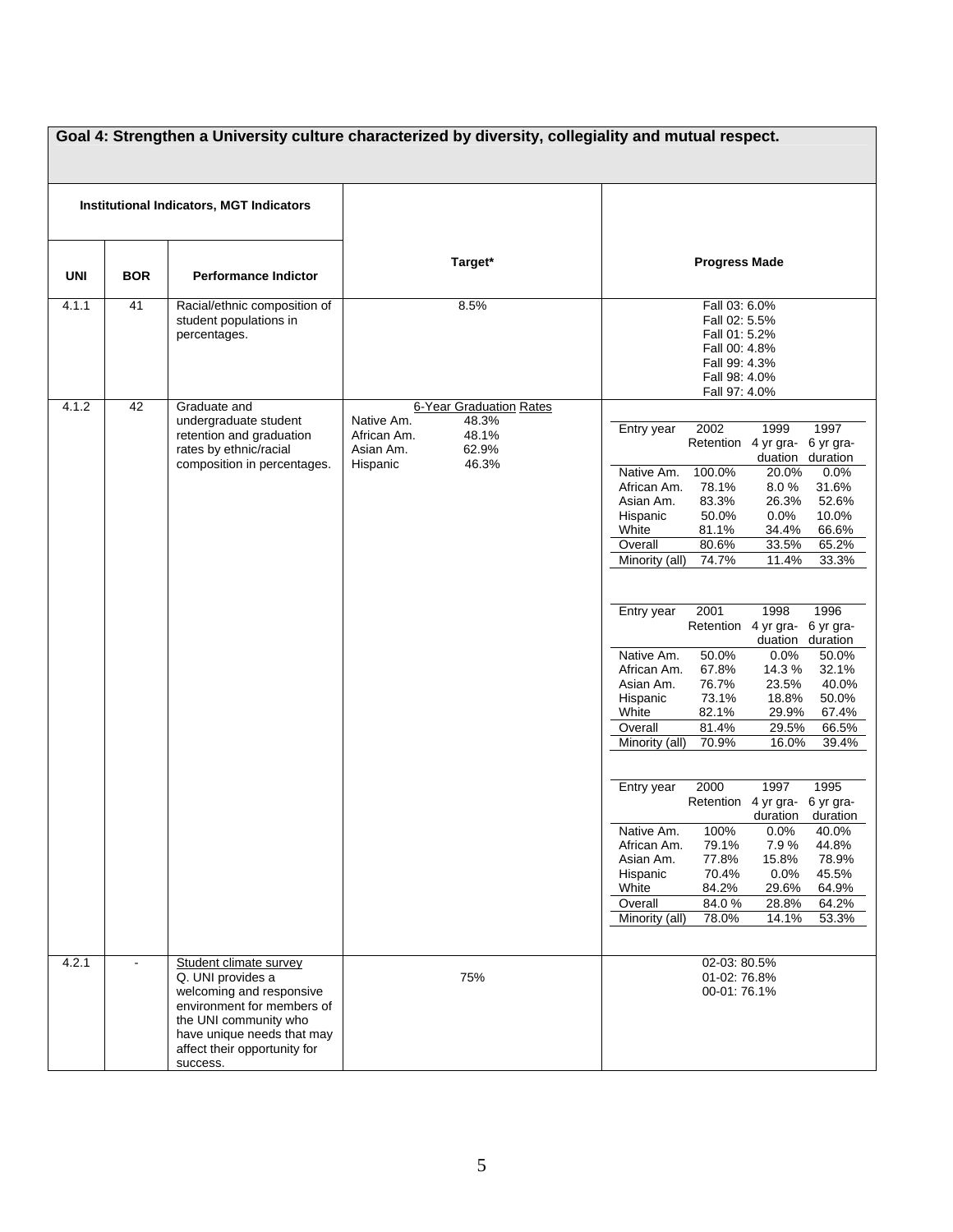| Goal 5: Foster a supportive living, learning and working environment with services and programs that<br>promote individual well being and organizational effectiveness. |            |                                                                                                                                                                                                                                                                                |                                     |                                                                                                                                                                                                                                                 |  |
|-------------------------------------------------------------------------------------------------------------------------------------------------------------------------|------------|--------------------------------------------------------------------------------------------------------------------------------------------------------------------------------------------------------------------------------------------------------------------------------|-------------------------------------|-------------------------------------------------------------------------------------------------------------------------------------------------------------------------------------------------------------------------------------------------|--|
| <b>Institutional Indicators, MGT Indicators</b>                                                                                                                         |            |                                                                                                                                                                                                                                                                                |                                     |                                                                                                                                                                                                                                                 |  |
| <b>UNI</b>                                                                                                                                                              | <b>BOR</b> | <b>Performance Indictor</b>                                                                                                                                                                                                                                                    | Target*                             | <b>Progress Made</b>                                                                                                                                                                                                                            |  |
| 5.1.1                                                                                                                                                                   |            | Campus crime statistics.                                                                                                                                                                                                                                                       | Monitor                             | Numerous units on campus<br>monitor and report campus<br>crime statistics under the<br>direction of UNI Public Safety.<br>Public Safety provides an<br>annual report of campus crime<br>statistics that is made available<br>on UNI's web site. |  |
| 5.1.2                                                                                                                                                                   |            | Annual worker compensation claims.                                                                                                                                                                                                                                             | Monitor                             | FY 03: 187<br>FY 02: 193<br>FY 01: 112<br>FY 00: 113<br>FY 99: 140<br>FY 98: 165<br>FY 97: 154                                                                                                                                                  |  |
| 5.2.1                                                                                                                                                                   |            | Child care services: Number of children served (PLS +<br>residence)                                                                                                                                                                                                            | Monitor                             | Price Lab<br>$01-02:53$<br>$00-01:53$<br>99-00:53<br><b>University Apartments</b><br>$01 - 02:31$<br>$00-01:42$<br>99-00:20                                                                                                                     |  |
| 5.2.2                                                                                                                                                                   |            | Child care services: Diminish gap between need and<br>served (number on waiting list).                                                                                                                                                                                         | Monitor                             | # on waiting list<br>01-02: 98<br>00-01: 157<br>99-00: 142                                                                                                                                                                                      |  |
| 5.3.1                                                                                                                                                                   |            | Faculty/staff climate survey<br>Q. UNI provides opportunities for mentoring and social<br>interaction among students, faculty and staff.<br>Student climate survey<br>Q. UNI provides opportunities for mentoring and social<br>interaction among students, faculty and staff. | Faculty/staff: 65%<br>Students: 65% | Faculty/staff<br><b>Students</b><br>$02 - 03$ :<br>80.1%<br>80.6%<br>86.2%<br>$01 - 02$ :<br>77.3%<br>76.6%<br>$00 - 01$ :<br>87.9%                                                                                                             |  |
| 5.4.1                                                                                                                                                                   |            | Faculty/staff climate survey<br>Q. UNI provides opportunities for participation in<br>university governance activities.<br>Student climate survey<br>Q. UNI provides opportunities for participation in<br>university governance activities.                                   | Faculty/staff: 75%<br>Students: 75% | Faculty/staff<br><b>Students</b><br>$02 - 03$ :<br>88.4%<br>69.2%<br>$01-02$ :<br>67.0%<br>87.4%<br>72.9%<br>90.8%<br>$00 - 01$ :                                                                                                               |  |

# **Goal 5: Foster a supportive living, learning and working environment with services and programs that**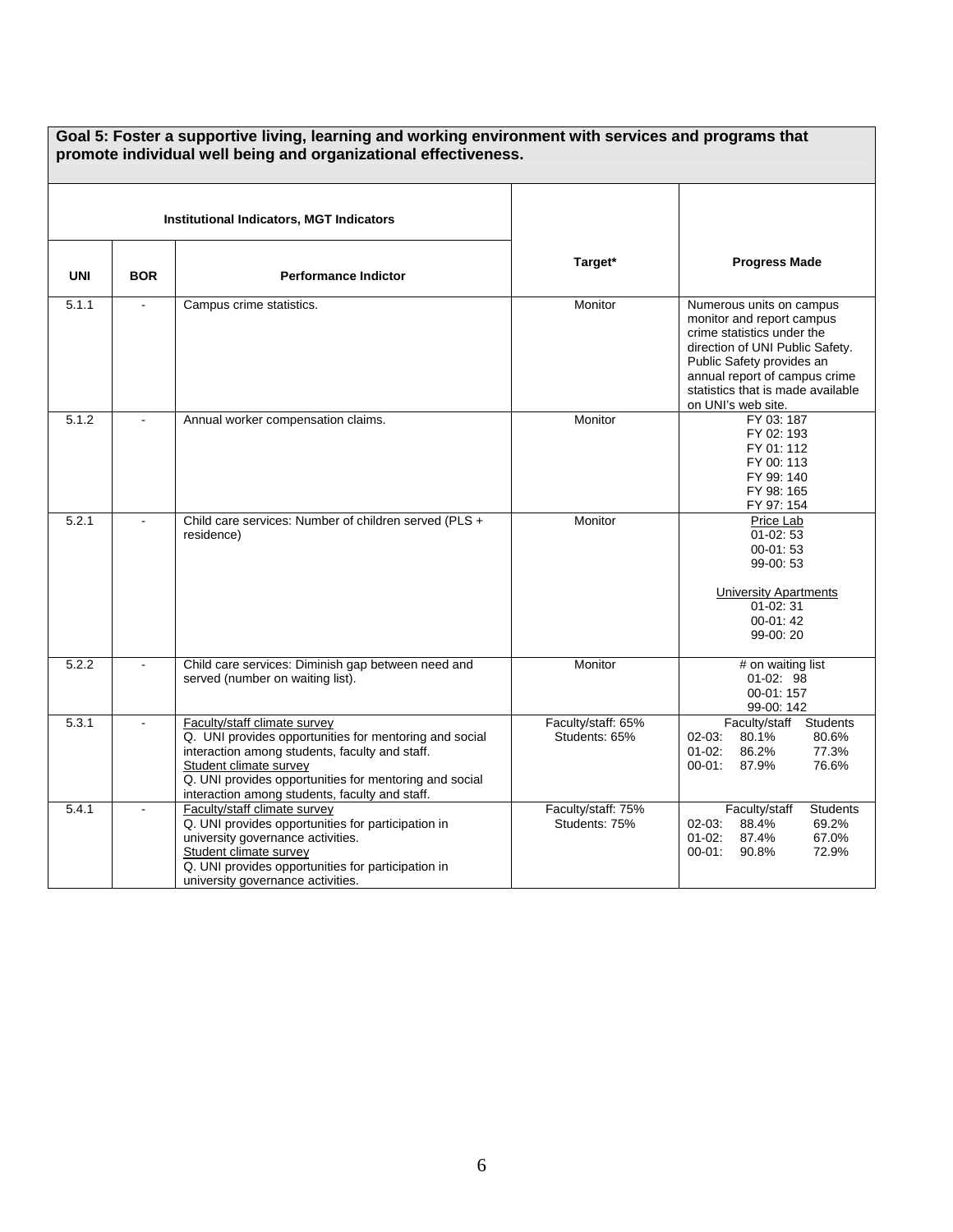**Goal 6: Enhance the quality, diversity and number of human resources available to meet the needs of the university.** 

|            |            | <b>Institutional Indicators, MGT Indicators</b>                   |                       |                                                                                                                |
|------------|------------|-------------------------------------------------------------------|-----------------------|----------------------------------------------------------------------------------------------------------------|
| <b>UNI</b> | <b>BOR</b> | <b>Performance Indictor</b>                                       | Target*               | <b>Progress Made</b>                                                                                           |
| 6.1.1      | ۰          | Number of continuing education credits earned [by UNI]<br>staff]. | 11,120 Training Hours | <b>Training Hours</b><br>$02-03:$<br>11,711<br>01-02:<br>12,290<br>$00 - 01$ :<br>14,508<br>$99-00.$<br>10,109 |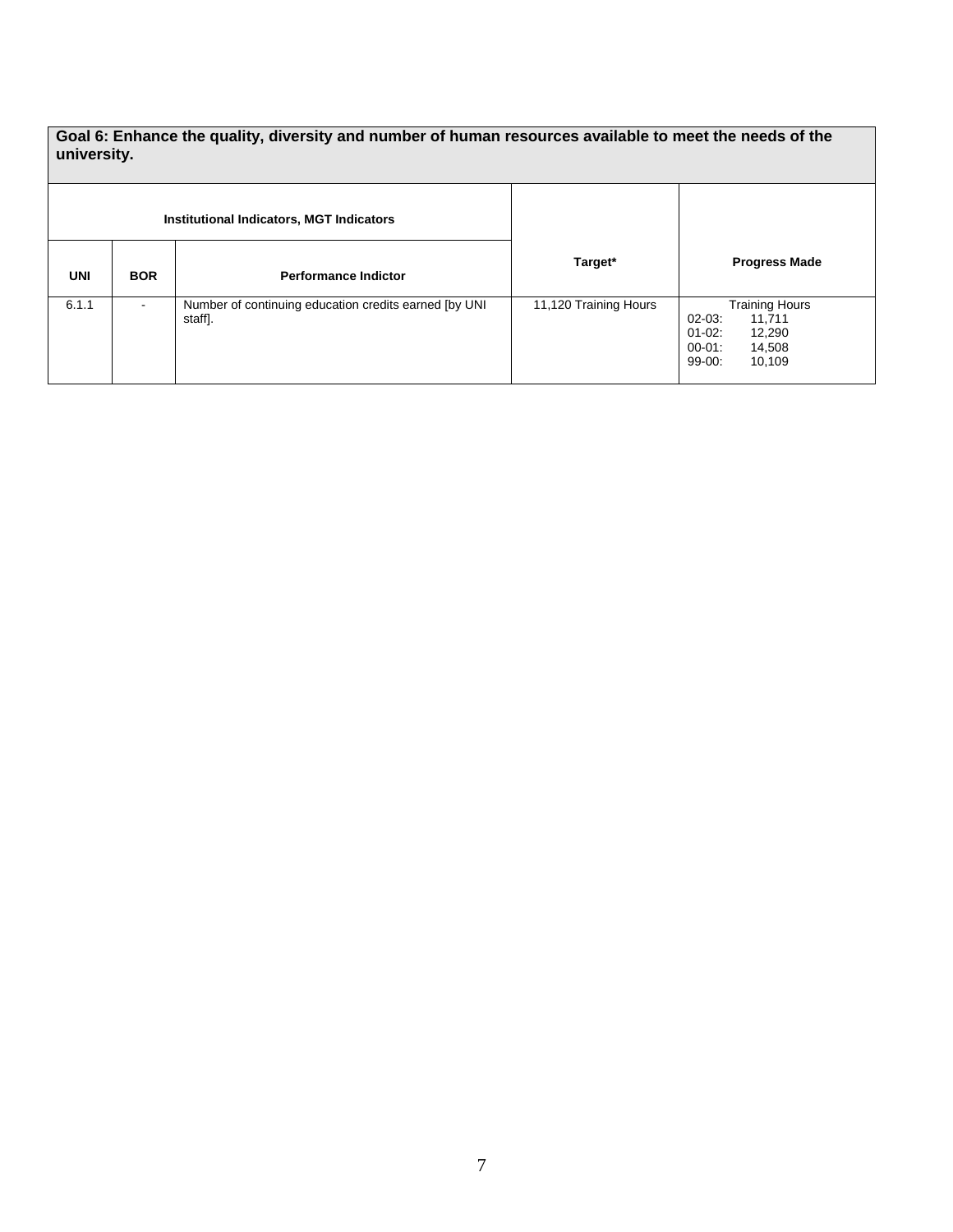| Goal 7: Continue to improve capital, physical and informational resources at the university. |                |                                                                                           |                             |                                                                                                                                                                                                                       |  |
|----------------------------------------------------------------------------------------------|----------------|-------------------------------------------------------------------------------------------|-----------------------------|-----------------------------------------------------------------------------------------------------------------------------------------------------------------------------------------------------------------------|--|
|                                                                                              |                | <b>Institutional Indicators, MGT Indicators</b>                                           |                             |                                                                                                                                                                                                                       |  |
| <b>UNI</b>                                                                                   | <b>BOR</b>     | <b>Performance Indictor</b>                                                               | Target*                     | <b>Progress Made</b>                                                                                                                                                                                                  |  |
| 7.1.1                                                                                        | $\overline{7}$ | Number and percentage of general assignment tech-<br>equipped classrooms.                 | 100%                        | Total<br>Classrooms Wired<br>%<br>$02 - 03$ :<br>288<br>285<br>99<br>$01-02$ :<br>292<br>286<br>98<br>267<br>$00 - 01$ :<br>254<br>95<br>$99-00:$<br>264<br>246<br>93                                                 |  |
| 7.2.1                                                                                        | 6              | Number and percentage of faculty using instructional<br>technology (including computers). | UNI: 90%<br><b>BOR: 83%</b> | Number of<br>$\frac{0}{0}$<br><b>Total Faculty</b><br>02-03: 542 of 623<br>87.0<br>01-02: 531 of 589<br>90.2<br>87.3<br>00-01: 536 of 614<br>89.0<br>99-00: 542 of 609<br>66.0<br>98-99: 349 of 529<br>97-98:<br>50.0 |  |
| 7.2.2                                                                                        | $\overline{7}$ | Number and percentage of general assignment tech-<br>equipped classrooms.                 | 100%                        | Total<br>Classrooms Wired<br>%<br>$02-03$ :<br>288<br>285<br>99<br>$01-02$ :<br>292<br>286<br>98<br>$00 - 01$ :<br>267<br>254<br>95<br>$99-00:$<br>264<br>246<br>93                                                   |  |
| 7.2.3                                                                                        | 8              | Percentage of course sections in which computers are<br>used as an integral teaching aid. | 46%                         | 02-03: 42.2%<br>01-02: 40.3%<br>00-01: 34.8%<br>99-00: 35.2%                                                                                                                                                          |  |

### 8